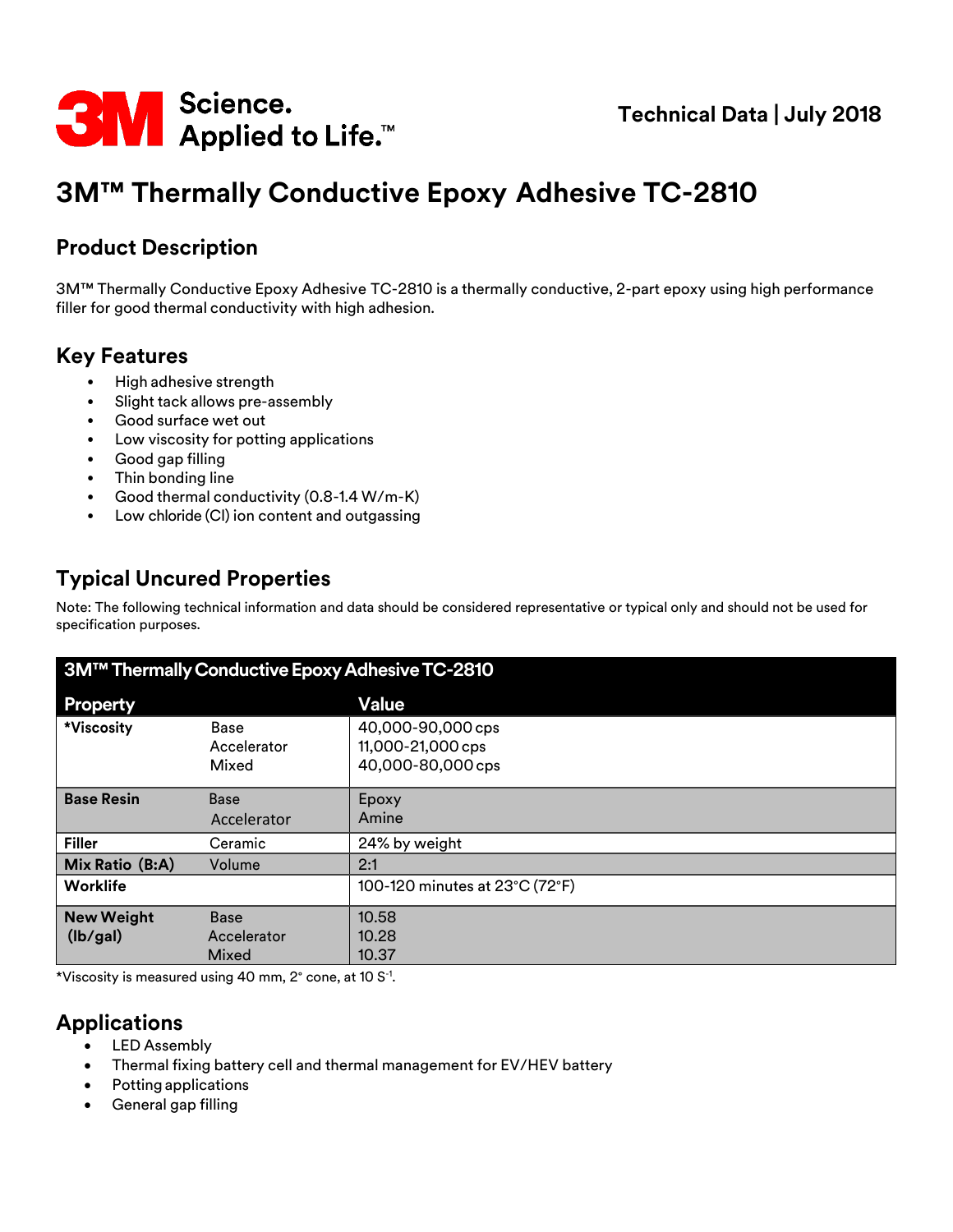# **Application Techniques and Product Use**

For bonding rigid to rigid parts, it is suggested that the bond line thickness and edge fill be designed to optimize:

- 1. Bond Strength
- 2. Thermal Resistance

A typical suggested bond line is in the 3-7 mil (0.076- 0.018mm) thickness range

For improved thermal performance (lower thermal resistance), a thinner bond line is suggested. A thinner bond line can reduce the bond strength so each application needs to be tested to find correct balance between thermal and mechanical properties.

# **Bond Line Thickness vs Thermal Resistance vs Bond Strength**

A "fillet" at the edge of a bond line is suggested to increase bond strength. The fillets are formed as the epoxy squeezes out past the side edges. Fillets can add strength to the assembly.

3M™ Thermal Conductive Epoxy TC-2810 is supplied in dual syringe plastic duo-pak cartridges as part of the 3M™ Scotch-Weld™ EPX™ Plus II Applicator. The duo-pak cartridges are supplied in 37ml or 50 ml configuration. To use the cartridge simply insert the duo-pak cartridge into the EPX Plus II Applicator and start the plunger into the cylinders using light pressure on the trigger. Next, remove the duo-pak cartridge cap and expel and discard a small amount of adhesive to be sure both sides of the duo-pak cartridge are flowing evenly and freely (ie: no voids, "plugs of adhesive", dis-continuity in flow, etc.) Once even side to side and uniform flow from both sides of the duo-pak is confirmed, attach the 3M™ Scotch-Weld™ EPX™ Mixing Nozzle to the duo-pak cartridge to ensure proper and uniform missing of the Part A and Part B and begin dispensing the adhesive.

Partially used cartridges must follow the above use instructions to ensure consistent product performance.

Complete and uniform mixing as noted above of the two components is required to obtain consistent product performance.

# **3M™ Scotch-Weld™ EPX™ Plus II Applicator and 3M™ Scotch-Weld™ EPX™**

### **Mixing Nozzle**

Use only 3M™ EPX™ Plus II Applicator and Mix Nozzles to ensure optimum product performance.

#### **Typical Cured Physical Properties and Performance Characteristics**

**Note:** The following technical information and data should be considered representative or typical only and should not be used for specification purposes. Final product specifications and testing methods will be outlined in the products Certificate of Analysis (COA) that is shipped with the commercialized product once it is approved by 3M for general commercialization and development work is completed.

| 3M™ Thermally Conductive Epoxy Adhesive TC-2810 |                       |                              |  |  |  |
|-------------------------------------------------|-----------------------|------------------------------|--|--|--|
| Property                                        | Method*               | <b>Value</b>                 |  |  |  |
| Color                                           |                       | Cream                        |  |  |  |
| <b>Glass Transition Temperature</b>             | <b>ASTM1356</b>       | See Chart on page 3          |  |  |  |
| <b>Thermal Coefficient of Expansion</b>         | ASTM E831             | $85 X 10^{-6}$ /K (below Tg) |  |  |  |
|                                                 |                       | 240 X10 $-6$ /K (above Tg)   |  |  |  |
| <b>Thermal Conductivity</b>                     | ASTM D5470            | $0.80 - 1.4 W/m-K$           |  |  |  |
| <b>Volume Resistivity</b>                       | ASTM D257             | $1.5 \times 10^{14}$ ohm-cm  |  |  |  |
| Dielectric Breakdown Voltage                    | ASTM D <sub>149</sub> | 44.0 kV/mm (1119 Volts/mil)  |  |  |  |
| <b>Dielectric Constant</b>                      | <b>ASTM 150</b>       | 4.1                          |  |  |  |
| <b>Total Outgassing</b>                         | <b>ASTM 5116</b>      | <1000 µg/g (GC/MS, 85 C/3    |  |  |  |
|                                                 |                       | hours)                       |  |  |  |
| <b>Siloxane Outgassing</b>                      | <b>ASTM 5116</b>      | <5 µg/g (GC/MS, 85C/3 hours) |  |  |  |
| <b>Extractable Chloride</b>                     | ASTM D7994            | <30 µg/g (hexane extraction) |  |  |  |

\*Methods listed as ASTM are tested in accordance with the ASTM method noted

\*Disclaimer if applicable to chart above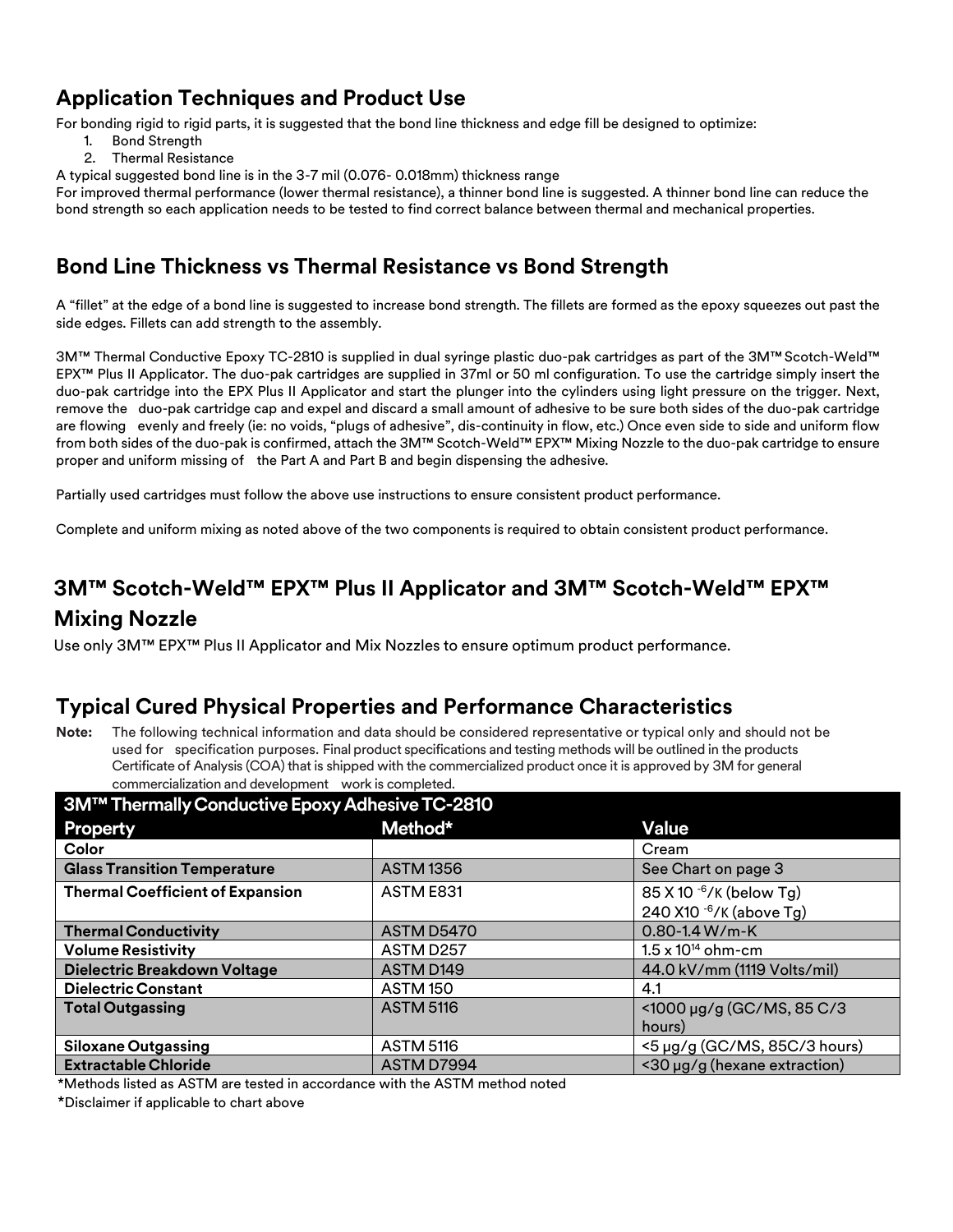#### **Curing**

Cure Schedule: 23°C/24 hours °C/270 minutes °C/90 minutes °C/30 minutes °C/10 minutes

Please contact 3M Application Engineers for more data on curing conditions.

## **Typical Shear Strength, Peel Strength, Tg vs Cure Temperature/Time**

**Note:** The following technical information and data should be considered representative or typical only and should not be used for specification purposes. Final product specifications and testing methods will be outlined in the products Certificate of Analysis (COA) that is shipped with the commercialized product once it is approved by 3M for general commercialization and development work is completed.

| 3M™ Thermally Conductive Epoxy Adhesive TC-2810         |              |                                                    |                            |  |  |  |
|---------------------------------------------------------|--------------|----------------------------------------------------|----------------------------|--|--|--|
|                                                         |              | 23° C (72 °F) 24 hours   90 °C (194 °F) 30 minutes | 120 °C (248 °F) 10 minutes |  |  |  |
| Overlap Shear N/mm <sup>2</sup> (psi)<br>(ASTM D-1002)* | 18.62 (2700) | 18.62 (2700)                                       | 18.62 (2700)               |  |  |  |
| T-Peel (piw)<br>(ASTM D-1876)                           |              |                                                    |                            |  |  |  |
| <b>Shore D Hardness</b><br>(ASTM D2240)                 | 75           | 80                                                 | 80                         |  |  |  |
| $Tg(^{\circ}C)$<br>(ASTM E-1356)                        | 60           | 73                                                 | 64                         |  |  |  |

\*Methods listed as ASTM are tested in accordance with the ASTM method noted

\*Disclaimer if applicable to chart above

# **Storage and Shelf Life**

The shelf life of 3M™ Thermally Conductive Epoxy Adhesive TC-2810 is 12 months from the date of manufacture when stored in original cartons at 21° C (70° F) and 50% relative humidity

# **Certificate of Analysis (COA)**

The 3M Certificate of Analysis (COA) for this product is established when the product is commercially available from 3M. The commercially available product will have a COA specification established. The COA contains the 3M specifications and test methods for the products performance limits that the product will be supplied against. The 3M product is supplied to 3M COA test specifications and the COA test methods. Contact your local 3M representative for this product's COA.

Final product specifications and testing methods will be outlined in the products Certificate of Analysis (COA) that is provided once the product is approved by 3M for general commercialization and development work is completed.

Safety Data Sheet: Consult Safety Data Sheet before use.

Technical Information: The technical information, recommendations and other statements contained in this document are based upon tests or experience that 3M believes are reliable, but the accuracy or completeness of such information is not guaranteed.

Product Use: Many factors beyond 3M's control and uniquely within user's knowledge and control can affect the use and performance of a 3M product in a particular application. Given the variety of factors that can affect the use and performance of a 3M product, user is solely responsible for evaluating the 3M product and determining whether it is fit for a particular purpose and suitable for user's method of application.